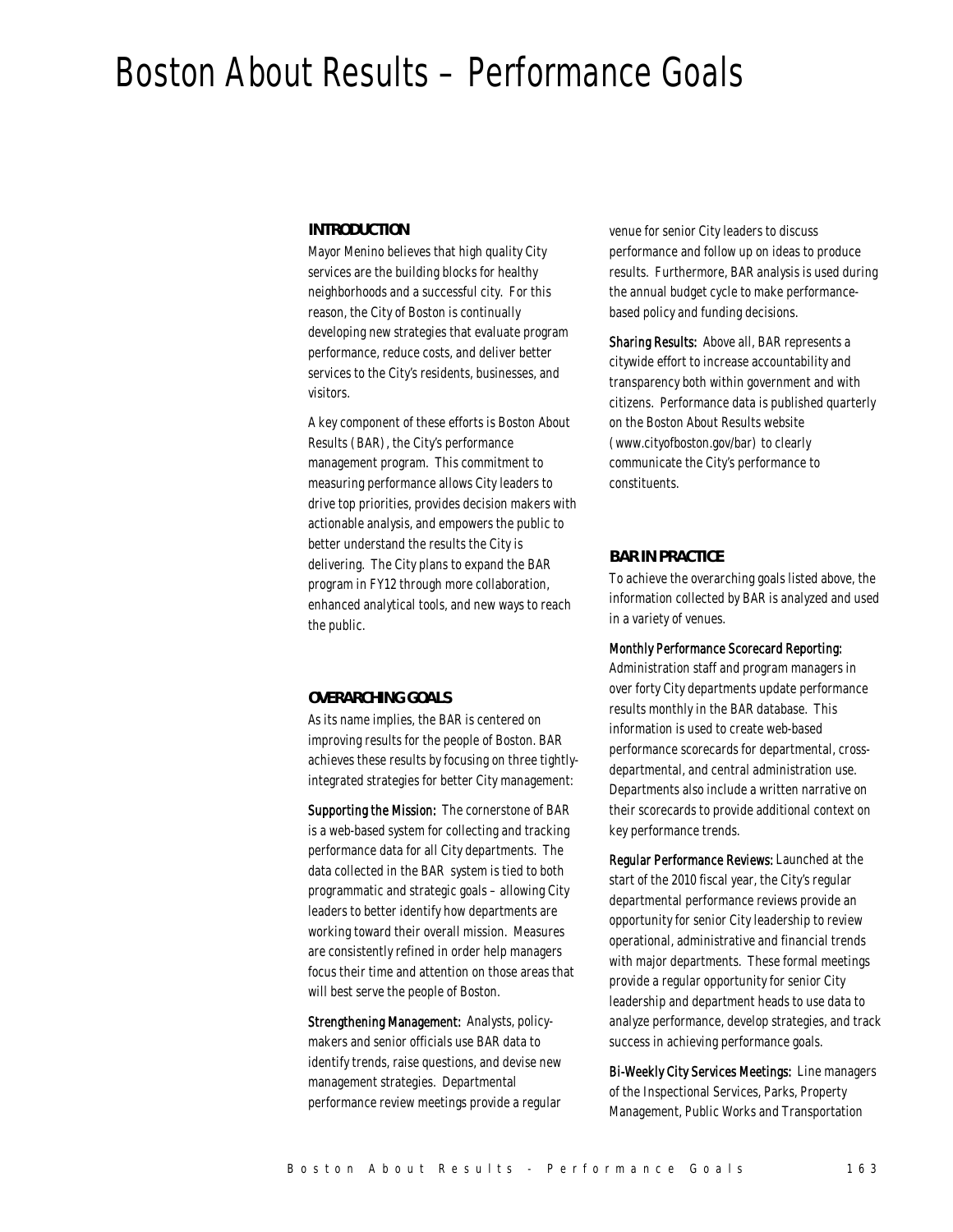departments meet regularly to discuss the recent requests for City services recorded in the City's Constituent Relationship Management (CRM) system. During these data-driven sessions, performance is measured against the Service Level Agreement (SLA) for each case. The SLA defines the City's goal for on-time delivery of services to citizens.

#### Annual Performance Measure Development and

Approval: The Office of Budget Management uses BAR data throughout the budget development and approval process. Funding requests and projected service delivery outcomes are informed by prior year performance results and help frame policy discussions held with the Mayor. During this time, departments evaluate their measures and strategies to ensure that the data being collected is relevant to their mission. These discussions result in an improved set of strategies, measures and targets for the next fiscal year.

Ongoing Budget Accountability: Budget

implementation follows City Council approval. Throughout the year, financial and operational performance is monitored against the established budget plan and expected service levels, utilizing monthly revenue and expenditure variance reports and data from BAR.

#### *RECENT PROGRAM ENHANCEMENTS*

During the FY11 budget process, the City laid out several goals for the evolution of BAR over the fiscal year:

- Increasing the use of BAR data at all levels of City government;
- Enhancing on-line BAR materials;
- Further integrating data from citywide management and financial systems.

Accountability against stated goals is an important part of the BAR mission. Therefore, the BAR program offers the following progress report on the strategies being used to achieve these goals.

Expanding the Performance Review Process: The City has held 19 departmental performance review meetings in the first three quarters of FY11.

Developing New Performance Dashboards: During the course of FY11, the City embarked on a project to overhaul the BAR website and provide more tools for the public to interact with performance information. The City will deploy these new resources to the public website in FY12.

#### Deploying an Improved Scorecard for Boston

Public Schools: In FY11, the City launched a scorecard for Boston Public Schools (BPS) based on the Acceleration Agenda performance measures. These measures have been highlighted by the Superintendent as vital components for rapidly improving student achievement across all grade levels and communities in the BPS system.

Linking Strategies to Measures: BAR provides an opportunity for departments to create measureable objectives that align with their overall objectives. In FY11, the BAR performance reports were enhanced to include the mission statement for each department. Many measures were also reworked to more clearly indicate the strategy which they support.

Integrating Data: In FY11, the City successfully linked its Constituent Relationship Management (CRM) system with the Automated Permitting Information System (APIS) to more comprehensively manage the delivery of services to citizens. Departments involved with building, health, and housing permitting will be able to use APIS to monitor their progress toward issuing these permits to residents and business owners.

### *CONTINUAL IMPROVEMENT IN FY12*

The City plans to strengthen the Boston About Results program by leveraging recent IT investments, connecting performance across departments, and further emphasizing the delivery of results for constituents.

Increase Accountability and Transparency through More Navigable Reports: The City will expand on the improvements made to the BAR public website over the course of FY12. This includes building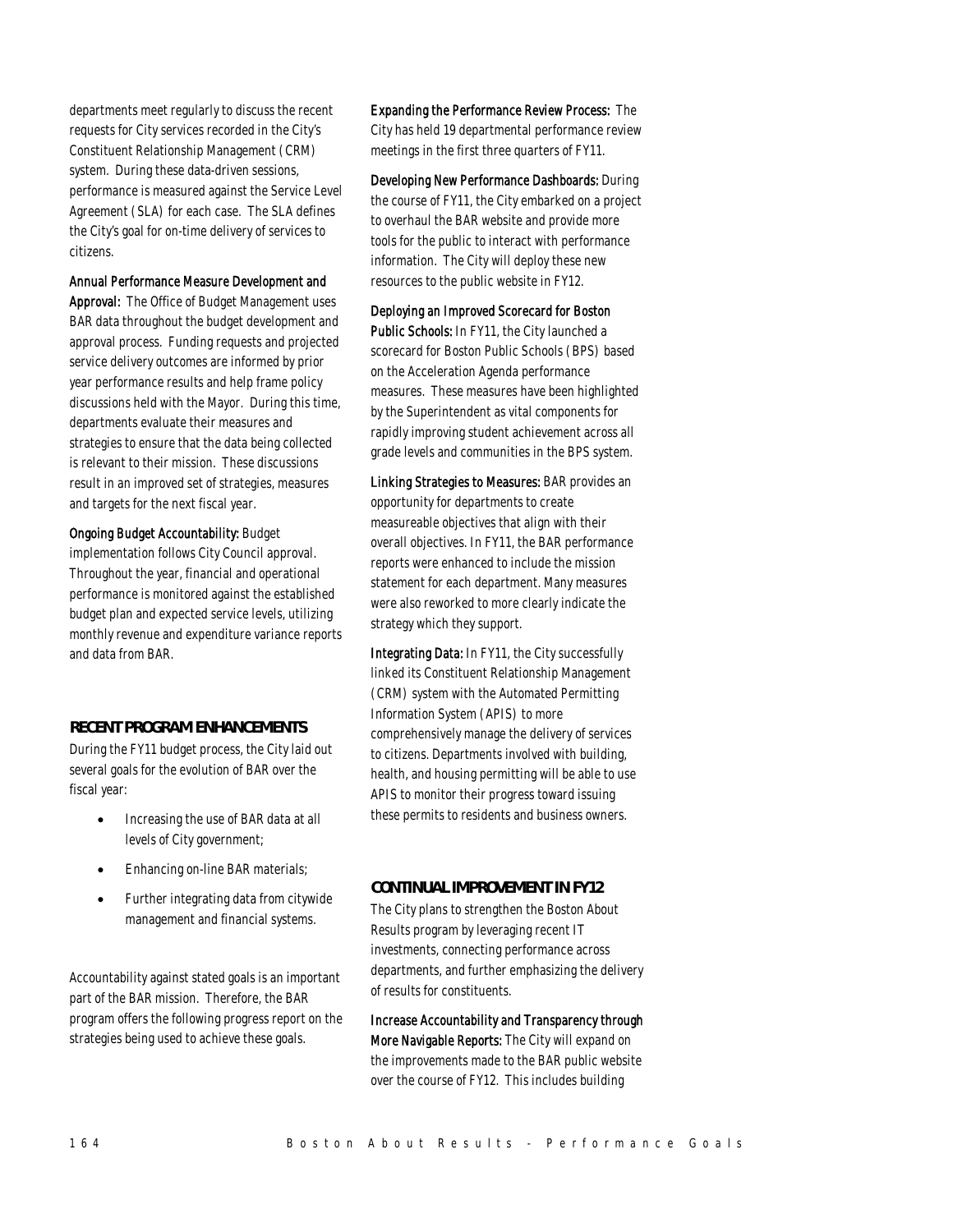features which will make it easier for the public to interact with performance information, adding new public scorecards, and replacing outdated measures with the best possible performance information.

Connect Data Sources to Improve Results: The City is investing in a data warehouse which will connect sources of key performance information from across City departments. In the first phase, this warehouse will include constituent service request data, public safety information, permitting and inspection records, and the BAR performance database. The analytical tools that accompany this warehouse will enable managers to better understand how actions taken in one department may affect the results delivered by another.

Promote Innovation: Throughout FY12, the City will focus on building partnerships to promote innovation and deliver improved results. As part of the data warehouse project, the City will expand data sources available to outside partners and institutions. Beyond just providing data for analysis, these open data partnerships will be focused on developing new ideas for improving service delivery.

Put Performance Tools in the Hands of City

Managers: During the course of FY12, the BAR program will focus on providing performance improvement tools to employees on the front lines of City services. For example, utilizing new performance tools will allow the Public Works Department (PWD) to retrieve performance reports detailed to individual PWD district yards. Working in conjunction with BAR, the Mayor's Office of New Urban Mechanics is planning to literally put performance in the hands of employees by deploying a new "City Worker" mobile application. This tool will allow employees to manage constituent requests while in the field using handheld technology.

Expand Cross-Departmental Collaboration: Mayor Menino has emphasized the importance of crossdepartmental collaboration as a focus of his FY12 budget priorities. Boston About Results will support this priority by creating new performance scorecards to support cross-departmental programs, such as the Mayor's Climate Action Agenda.

Drive Top Priorities: The BAR program helps departments and City leaders focus on delivering its highest priority goals. For FY12, the Mayor has prioritized forming collaborations across agencies, external organizations, and the community to achieve better results. On the following page, these key FY12 goals are listed as the first step towards achieving these budget priorities. The City will commit to tracking performance against these goals on a quarterly basis using a new scorecard on the BAR website.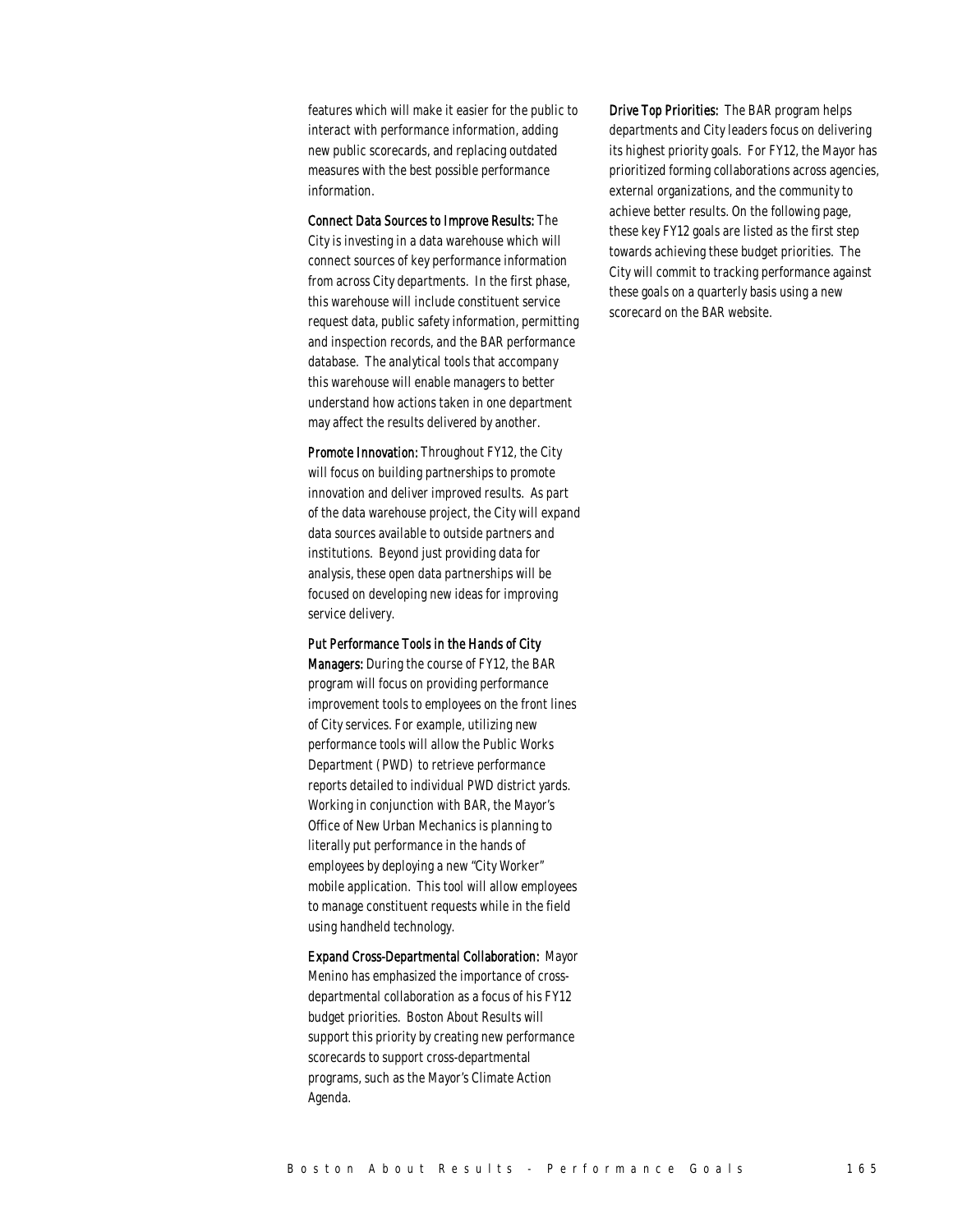## **Common Goals, Uncommon Results Boston About Results: Priority FY12 Performance Goals**

The Mayor's FY12 budget priorities emphasize the importance of citywide collaboration. The performance measures listed below reflect the City's top priorities and the partnerships necessary to achieve these ambitious goals. To track progress against these goals, visit the BAR website at www.cityofboston.gov/bar

| <b>Collaborating – Together with Non-Profits</b>               | <b>Partners</b>                                                            | <b>Target</b> |
|----------------------------------------------------------------|----------------------------------------------------------------------------|---------------|
| <b>Boston Summer Learning Project Participants</b>             | Schools with Boston After<br>School and Beyond                             | 1,500         |
| Number of Circle of Promise families referred to LIFT programs | Advocacy and Strategic<br>Investment Cabinet with LIFT<br>organization     | 600           |
| Youth engaged by Street Workers                                | <b>Boston Centers for Youth</b><br>and Families with community<br>partners | 21,500        |

| <b>Collaborating - Public-Private Partnerships</b>                  | <b>Partners</b>                                                                                   | <b>Target</b> |
|---------------------------------------------------------------------|---------------------------------------------------------------------------------------------------|---------------|
| Businesses assisted with financial or technical assistance          | Neighborhood Development<br>with local businesses                                                 | 2,125         |
| All jobs created through Office of Business Development<br>programs | Neighborhood Development<br>with local businesses                                                 | 1,351         |
| Residential energy assessments and energy conversion retrofits      | Environment, Neighborhood<br>Development with NSTAR<br>and National Grid                          | 4,400         |
| New Parks partnerships                                              | Parks and Recreation with<br>various non-profit and<br>private organizations                      | 10            |
| Rentable bikes available through BikeShare program                  | Transportation Department,<br>Massachusetts Bay<br>Transportation Authority and<br>private vendor | 600           |